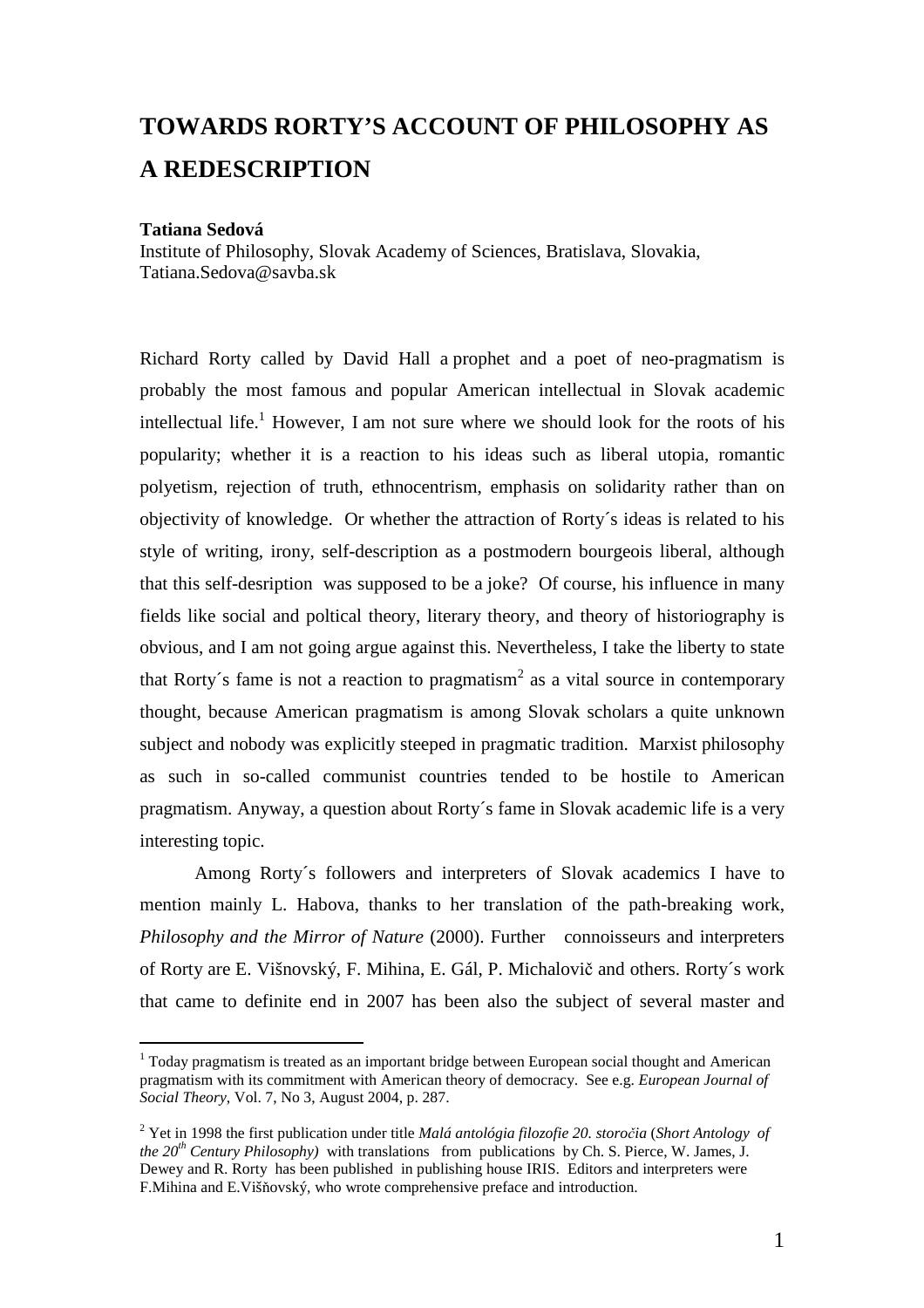doctoral theses. It seems to me a bit odd that contrary to Czech and Polish languages in particular, the most important works of philosophy, e.g. those by Leibniz, Descartes, Hegel, Hume, are still missing in Slovak translations despite the hitherto underestimated edition *Filozoficke odkazy (Philosophical Heritages)* and *Antologia z diel filozofov, (Antology from Philosophers´ Works),* Rorty´s publications have been extensively interpreted and reviewed. For example the publishing house Kalligram has published *Philosophical Orchides*, *Philosophy and the Mirror of Nature* in the 90s, the publishing house *Archa* published three relevant essays, the journal *Kritika and Kontext* published several papers and interviews with Rorty and significant articles by Rorty appeared in Czech language, too. Rorty himself visited Bratislava twice, in 1993 and recently in 1996. So, why has Rorty sparked this remarkable interest among Slovak scholars who mostly have not been aware of the genealogy of American pragmatism?

 It seems to me that the popularity of Rorty´s thoughts in Central Europe and fast spreading of them has something to do with the hidden heritage of Marxism, despite the fact that Rorty, who declares himself a socialist, dislikes Marxist philosophy. He states e.g. the following: "…Marxism always struck me as a perfectly reasonable criticism of capitalism, imbued with a lot of philosophy. However, compared to Hegel and Heidegger, Marx seemed to me third rate. Marx was good for economics" (*Kritika and Kontext*, No. 34, 2007, p. 19). In my view his attitude to Marx is unjust just like that of Popper towards Hegel. If we take into account some aspects of the Marxist philosophy, Rorty´s echo in Central Europe can be understood much better. $3$  So I cannot help feeling that his popularity is connected with some features of Marxist philosophy (e.g. antimetaphysical approach, naturalism, Darwinist evolutionism, historicism, virtue of activism) because Marxist philosophy was trying willy-nilly to become both a universal interpretation of the world as well as a foundation for all scientific disciplines. Adopting Rorty in our context has been underpinned by attributes of Marxist philosophy as such: its naturalism, mixed with historical relativism, embodied by a knowledge in socio-cultural context, stressing upon interests in production of knowledge, a notion of science as a guide to action and the orientaton toward the rejection of traditional moral authority in favour of a praxis.

 $\overline{a}$ 

 $3$  Despite Rorty's negative attitude to Marxist philosophy Dewey recognized the close relationship between pragmatism and Marxism. See B.Turner. *Democracy in One Country? Reflections on Pattriotism*, *Politics and Pragmatism*. In: European Journal of Social Theory, Vol. 7, No 3, August 2004, p. 287.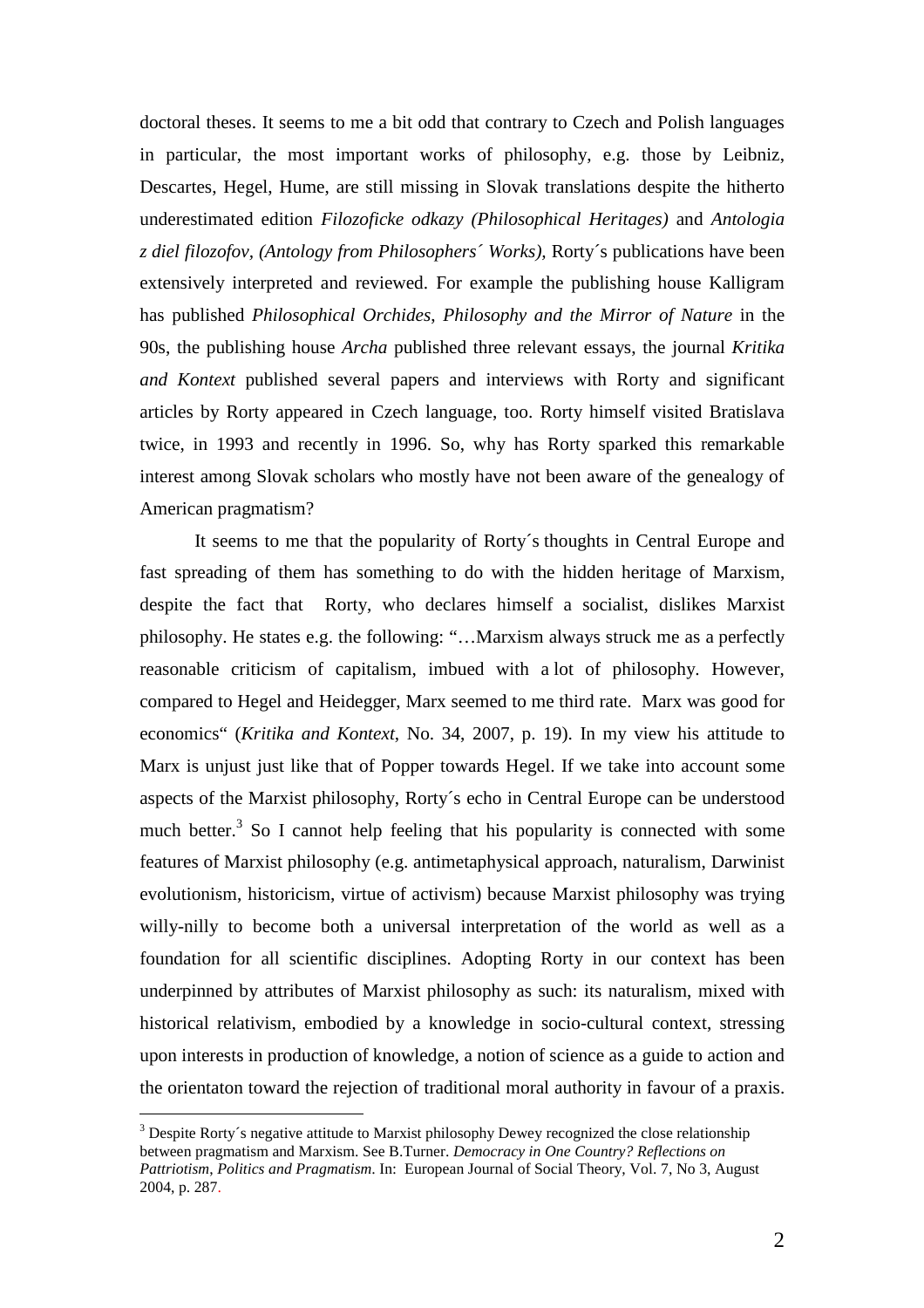These features of Marxism played their role in the assimilation of Rorty´s ideas like behaviourism regarding nature of knowledge, anti-fundationalism, antirepresentationalism, anti-essencialism. On the other hand, Rorty´s view on history of philosophy differs radically from the Marxist one and from the continental tradition, while Rorty rejects any theory at all, and Marxist philosophy possesses also a theory of history. After the collapse of communism and its ideology, a free empty space was ready for establishing Rorty´s view according to which philosophy has only one voice in conversation of mankind and as he claims: "... which ever happens, however, there is no danger of philosophy coming to an end..... The only point on which I would insist is that philosopher's moral concern should be with continuing the conversation of the West, rather than its insisting upon a place for tradition of modern philosophy within that conversation" (*Philosophy and Mirror of Nature*, p. 394).<sup>4</sup>

In what follows I will focus only on two issues: on his criticism of representation and an idea of post-philosophical culture in order to examine the viability of Rorty´s ideas facing today's philosophy. It is a matter of fact that Rorty´s philosophical neopragmatist position is closely related to his political attitude and political outlook. However, it is questionable whether he really has developed feasible and effective conceptual tools for solution to problems which he is actually interested in.

For roughly the first three–quarter of the  $20<sup>th</sup>$  century problems posed by representationalist theories of knowledge amounted to problems of linguistics representation; during the last quarter they shifted back to the problems of mental representations. Otherwise the image of knowledge as a mirror of nature was persisting. (See Ch. S. Peirce metaphor on knowledge like mirror.) According to Rorty, knowledge cannot be mediated by any metaphysic entity and there is no connection between Cartesian consciousness and the theory of mental phenomena that have only a quality to appear before the consciousness. With regard to this we have to note that Rorty holds a view of eliminative theory of mind and later on he adapted connectionism á la D. Dennett. If we abandon metaphor of mind as a mirror, we leave aside also mind and body dualism including mind and language distinction. Therefore, an objection against Rorty as anti-realist is not correct as he rejects mind and body problem as such. This problem is completely meaningless. Rorty claims

 $\overline{a}$ 

<sup>4</sup> The metaphor on conversation by Rorty has been borowed from M. Oakeshott´s *The Voice of Poetry in the Conversation of Mankind*.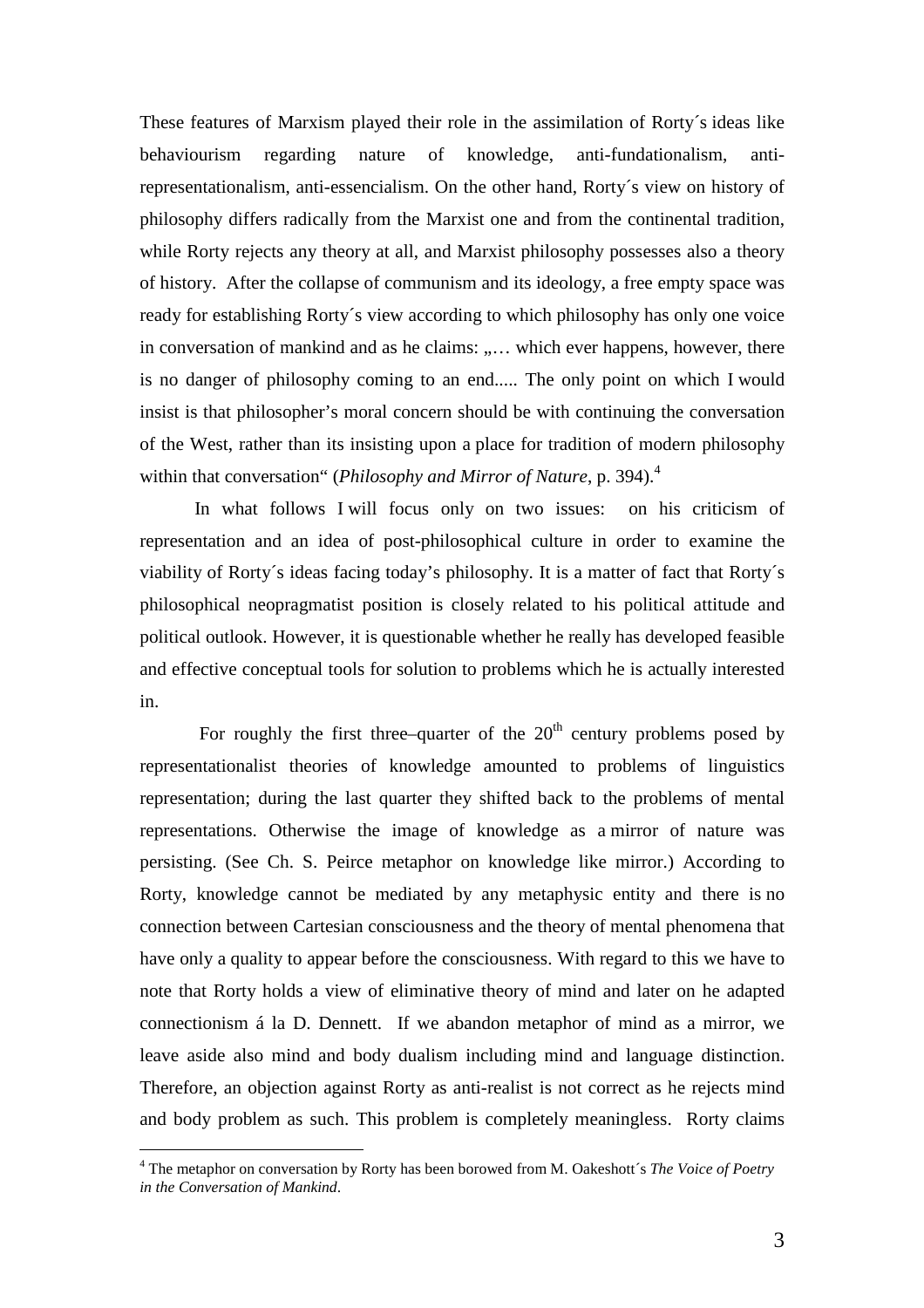that opinion on mind as a mirror and posted mental phenomena have resulted from interchange of questions about the origin of knowledge, how we obtain knowledge, with the question on justification of knowledge.

This rejection of the representationalist model of mind and language becomes fundamental in Rorty´s writings and reflects his identification with the tradition of pragmatism. Going back to his *Philosophy and Mirror of Nature* Rorty´s reliance on John Dewey did not became apparent, but since the publication *Consequences of Pragmatism* 1982, Dewey´s pragmatism is acknowledged by Rorty himself as a source for his antifoundationalism. Non foundational and non representational aspects of his pragmatism are related also to Davidson´s critique of conceptual scheme. Rorty´s attack against representationalism depends on Davidson´s rejection of facts and conceptual schemes. "By undermining the scheme content distinction, Davidson made it all but impossible to formulate many traditional philosophical problems." It is a virtue of Davidson's work, says Rorty that it shows us "how to give up truth makers and representations" (R. Rorty, "Twenty-Five Years After", in *The Linguistic Turn,* 2nd edition, ed. R. Rorty. London: Hackett, 1992, pp. 371-374).

However, as S. Neale shows in his book *Facing Facts,* Rorty pushes Davidson scheme content distinction to its limit and while putting it into the framework of tradition from Heidegger, Dewey, Quine, and Sellars to Wittgenstein who reject reciprocal relations of making true and representing, that are central to the so-called representationalism. "If one gives up thinking that there are representations, then one will have little interest in the relation between mind and world, or language, or world. So one will lack interest in the old disputes between either realists and idealists or the contemporary quarrels within analytic philosophy about realism and anti-realism. For the latter quarrels presuppose that bits of the world make sentences true, and that these sentences in turn represent those bits. Without these presuppositions, we would not be interested in trying to distinguish between those true sentences which correspond to "facts of matter", and those which do not (the distinction around which the realists- vs. anti-realist controversies revolve)" (*Twenty five Years After in Lingusitic Turn*, 2nd edition, London, Hackett, 1992, p. 372).

The idea that there are two cleanly distinguishable components in knowledge, the factual element given to consciousness and the constructive elements contributed by mind or latter by language, Sellars attacks the myth of the given and Quine´s scepticism about the language fact distinctionism constitutes decisive rejection of this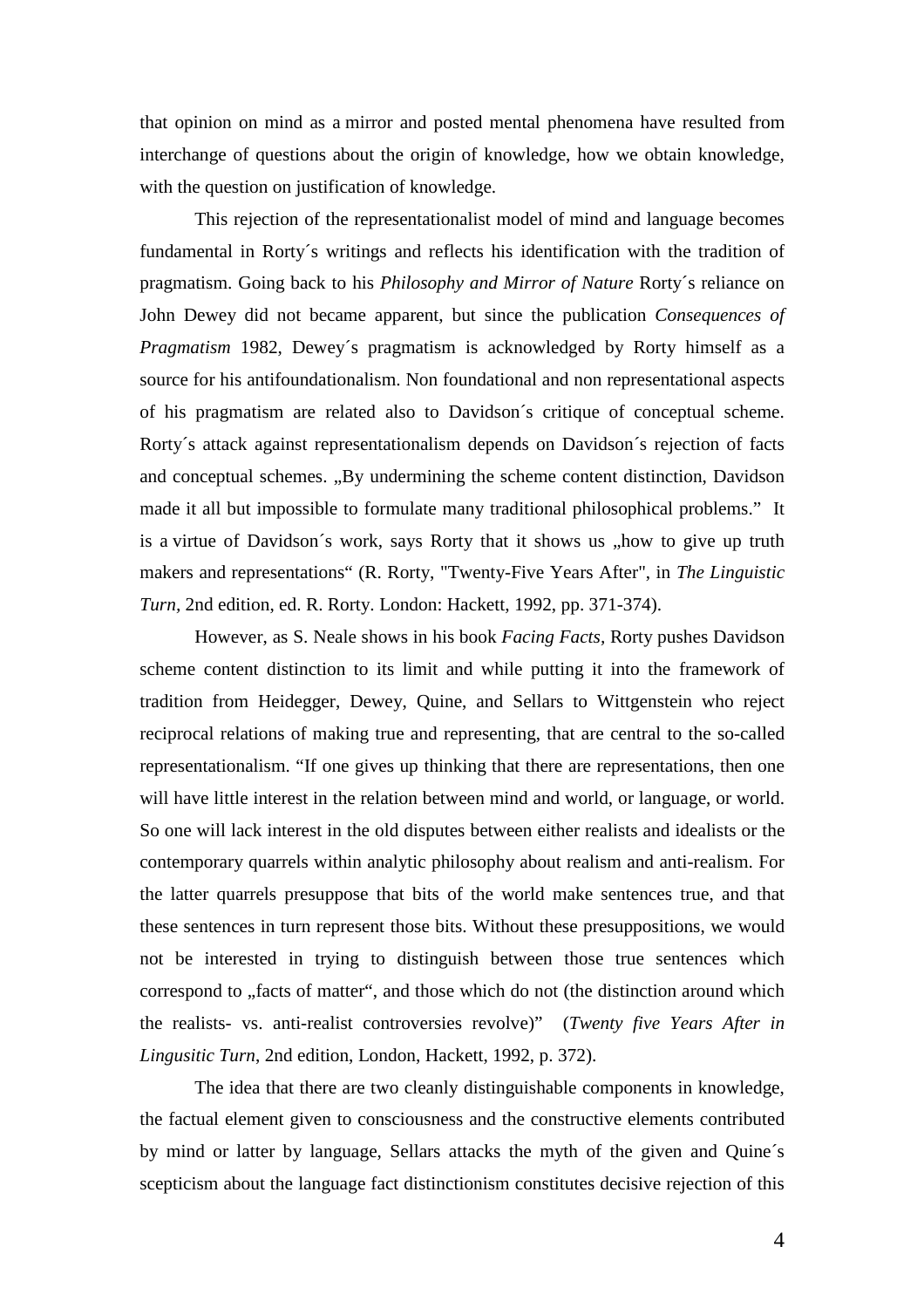indispensable idea. It is in the light of Wittgenstein´s approach to language through the notion of use rather than that of picturing, the idea that language is in correspondence with reality has come to seem increasingly dubious. Rorty´s conclusion from criticism of representationalism seems more radical. Once we accept that we have to give up representations, we realize that the standard problems of philosophy can be eliminated and traditional problems disappeare with disappearance of representations of reality. If the word representation is out, philosopher must find another business to deal with. "If there are no representations, a good deal of work that passes for serious research in philosophy, in cognitive psychology, in linguistics, and even in philosophical logic is going to be worthless" (S. Neale, *Facing Facts*, Oxford 2001, p. 7). Neale´s diagnosis is to my mind appropriate when he states: "Rorty is surely right that most philosophical problems will not be dissolved by a criticism of language. But this is where he blunders. It is quite wrong to conclude from this that a careful (and perhaps formal) examination of sectors of our language will not be philosophically fruitful, for it is by such examination that a great deal of nonsense is exposed" (S. Neale, *Facing Facts*, Oxford 2001, p. 7). Work which has been done respectively on logical and semantic issues concerning the nature of compositionality, extensionality, inference principles, and the semantic of definite descriptions and class abstracts and so on are not corresponding with Rorty´s view on philosophy of language that did not provide us with any useful thought worth of discussion according to him.

 Of course Rorty´s statement, that there are links between language and the rest of the world, but these links are causal, not epistemological is a plausible hypothesis, and also his view that we, our body and language, are shaped by our environment can be on the one hand adopted. On the other hand what is rather an inpalusible route is his approach to truth that is neither a criterion for correcting our beliefs nor an explanatory property explaining why we have the beliefs we have or regarding some beliefs justified and other beliefs unjustified. What we are justified in believing taking for true comes to forging what for a time is the widest and most coherent pattern of beliefs we can muster. But there are no basic beliefs which all the rest of our knowledge and justified beliefs are based on. Neither philosophy nor science can deliver such beliefs. So far so good and with regard to this there is a parallel between Rorty and J. F. Lyotard who also claims (e.g. in *Postmodern Condition*) that there are no final "grand narratives." This parallel made possible to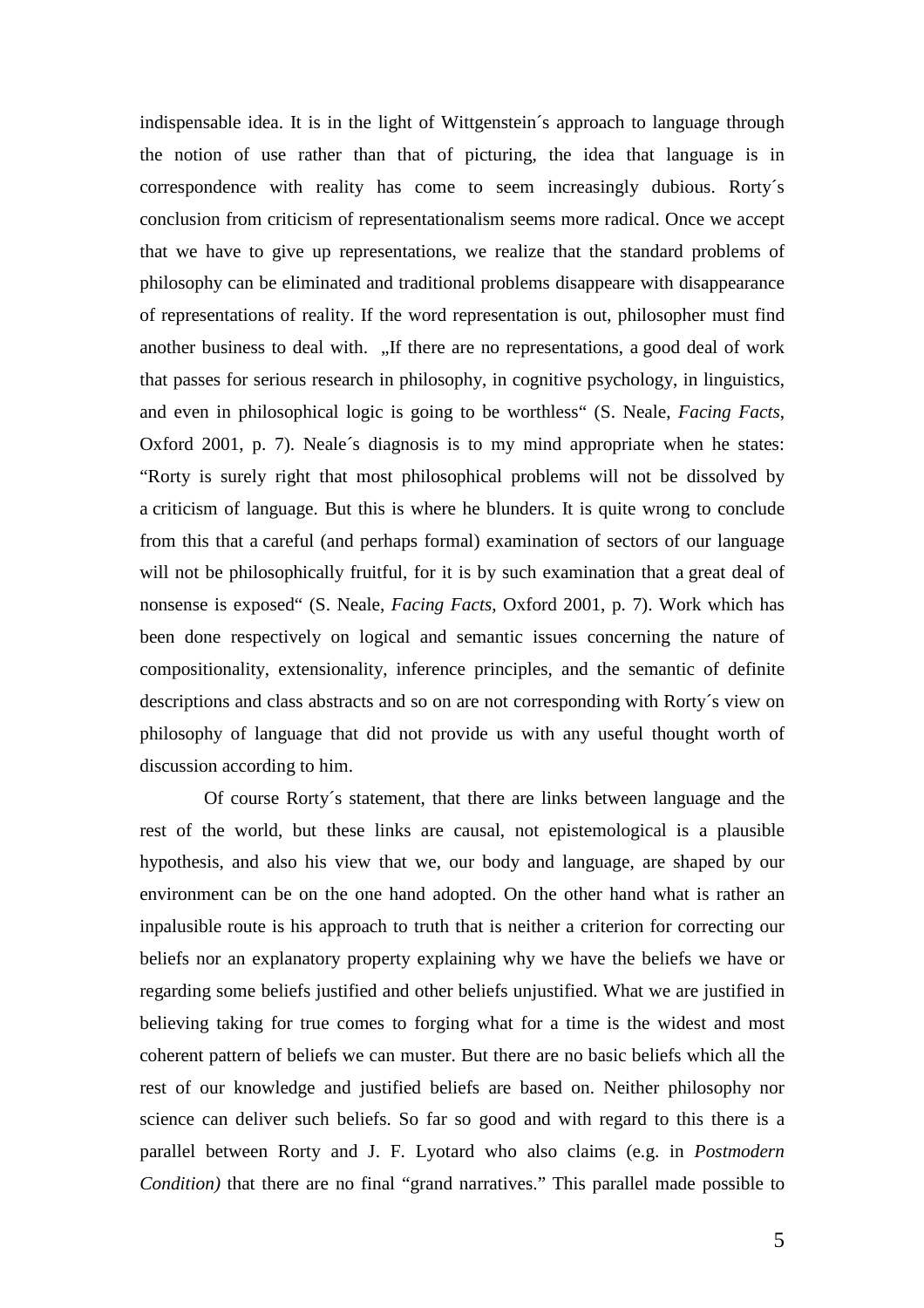designate Rorty as a postmodern philospher hovewer he did not developed his neopragmatist position directly from postmodern thought, but from Dewey, and James, and along with that at the same time he is heavily influenced by Nietzsche and Heidegger in many aspects. However we should be aware that Rorty rejects the whole legacy of Kantian tradition and heritage of the Enlightenment with its emhpasis on reason, subjectivity and rationalism. Pragmatist like Rorty is probably right to argue that there is no "ahistorical metavocabulary in terms of which to formulate algoritmus for theory choice" (Rorty *Philosphical Papers*, Vol.1: Objectivity, Relativism and Truth. Cambridge. Cambridge University Press, 1991, pp. 67-69), but when he suggests that we have to abandon theory altogether he is plainly wrong.

One could argue, in the spirit of Rorty, that the idea of philosophy as a basis of culture must be abandoned. This radical repudiation of philosophy based on Kantian ideal (as his epistemology is a core of philosophy) means also an escape from socalled traditional binary opposites like true-false, objective-subjective, originalderivative, unified-diverse, and so on. Under the influence of Heidegger and Wittgenstein Rorty insists that we have come to believe that a general search for any sorts of foundations - epistemological, ontological - is misguided. His antirepresentationalism, by which he means an account , which does not view knowledge as a matter of getting reality right, but rather as a matter of acquiring habits of action for coping with reality" (*Objectivity, Relativism and Truth.* **C**ambridge, 1991, p. 1), playes an important role in the whole of his writtings. With the abandonment of foundationalism and along with Kantian understanding of the key task of epistemology we abandon a classical self-image of philosopher as someone who stands in some privileged position and can tell us, what counts as genuine knowledge.

He makes a distinction between ironist and metaphysician. Under the influence of Kuhn´s distinction between normal and abnormal discourse Rorty claims that philosophy has no particular object and he has only one voice in the conversation of mankind. Philosophy has no special mission. If philosophy plays any role, it is only to keep this conversation alive, to produce new vocabularies and experiences, to shape oneself. (The metaphor has been borowed from M. Oakeshott's *The Voice of Poetry in the Conversation of Mankind.*) Rorty formulated a notion of the so-called *edifying philosophy*, which should be identified as being of abnormal discourses. We turn away from epistemology and move to hermeneutics combined with pragmatic account of plurality of practices, vocabularies and experiences. A vocabulary after being used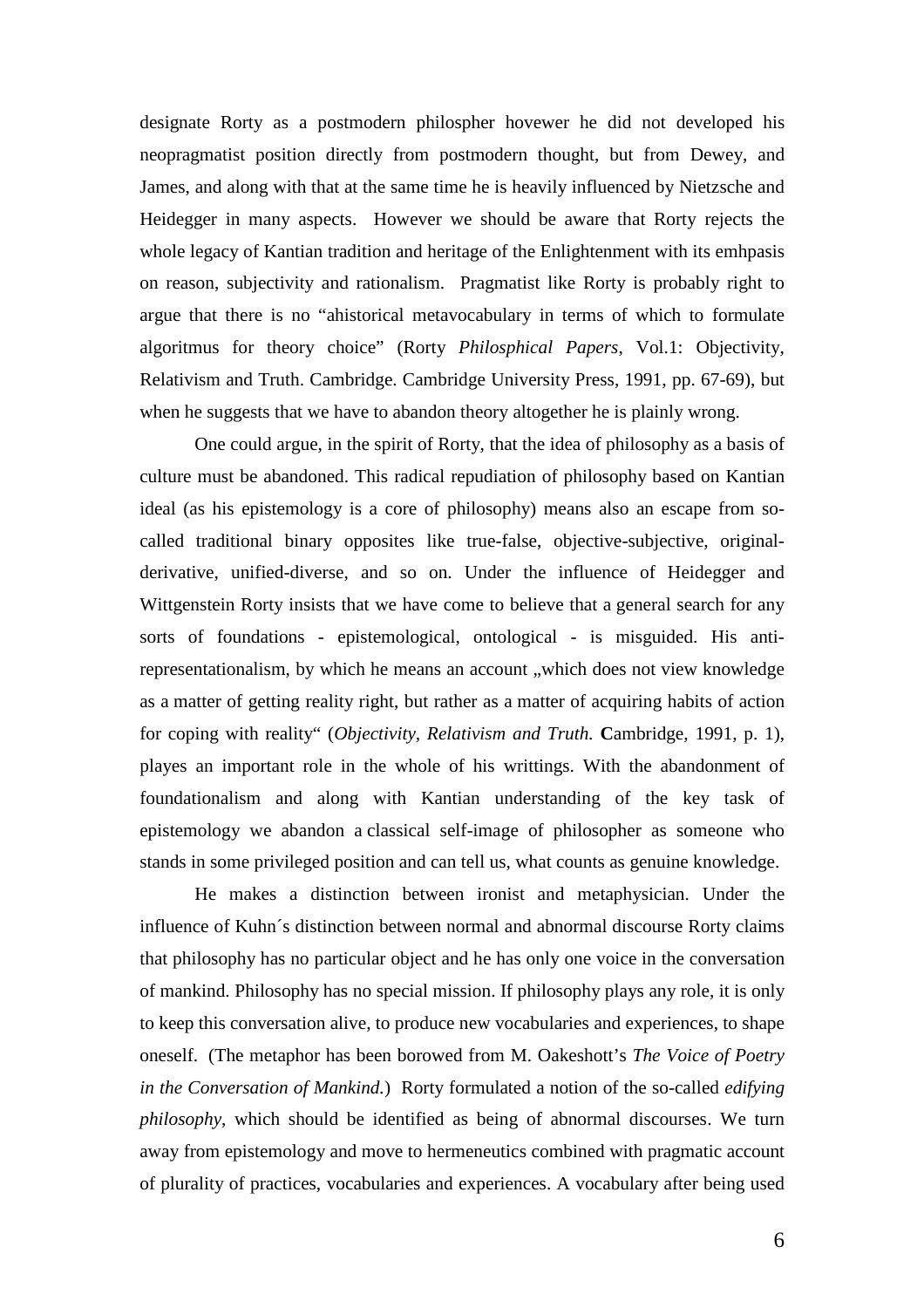is substituted by another one. We must, so to speak with Wittgenstein, throw away the ladder after we have climbed up it (see *Tractatus Logico-Philosophicus, 6.53*-7). In Rorty´s further works, philosophy is seen as a literary genre. "Philosophy is best seen as a kind of writing. It is delimited, as is any literary genre, not by form of mater, but by tradition – a family romance involving, e.g. Father Parmenides, honest old Uncle Kant, and bad Brother Derrida" (*Consequences of Pragmatism,* 1982, p. 92).

And what about the self-image of philosopher we have now? His identification of himself as such, rather than as, perhaps, a historian, or a mathematician, or a poet - depends almost entirely upon how he sees the history of philosophy. It depends upon which figures he imitates, and which episodes and movements he disregards (*Consequences of Pragmatism, p. 41).* On the one hand regarding criticism of philosophy his work under the title *Truth and Progress* from 1988 did not bring any new ideas, but on the other hand his stress on that we have to give up deceptive self-concept that philosophy can know things that no one can know so well, brings together pragmatism and hermeneutic. There is no possible transcendental perspective, there are only some particular social practices, moreover, and we never can escape fallibilism and historicism.

To focus on Rorty´s account of philosophy we may call him as Hans Kellner states, the philosopher of redescription that has a lot of antagonism and irony towards the attempt to rediscribe philosophical text. Rorty noted this and wrote: "Ironism, as I have defined it, results from awareness of the power of redescription. But most people do not want to be redecribed. They want to be taken on their own terms – taken seriously just as they are and just they talk. The ironist tells them that language they speak is up for grabs by her and her kind. There is something potentially very cruel about that claim. For the best way to cause people long-lasting pain is to humiliate them by making the things that seemed most important to them look futile, obsolete, and powerless" (R. Rorty, *Contingency, Irony and Solidarity*, Cambridge University Press, 1989, p. 89). It is a different story, whether this method of rediscription and Rorty´s approach to history of philosophy is right.

If we compare Rorty´s approach and account of philosophy with today's situation, it is very hard to approve of his diagnosis. Facing facts it is becoming clear that Rorty´s predictions did not fulfil. The analytic philosophy which is understood as the style of argumentation, writing and thinking is alive and well despite all his efforts to show it to be worthless. Moreover, among thinkers who meet criteria of Rorty´s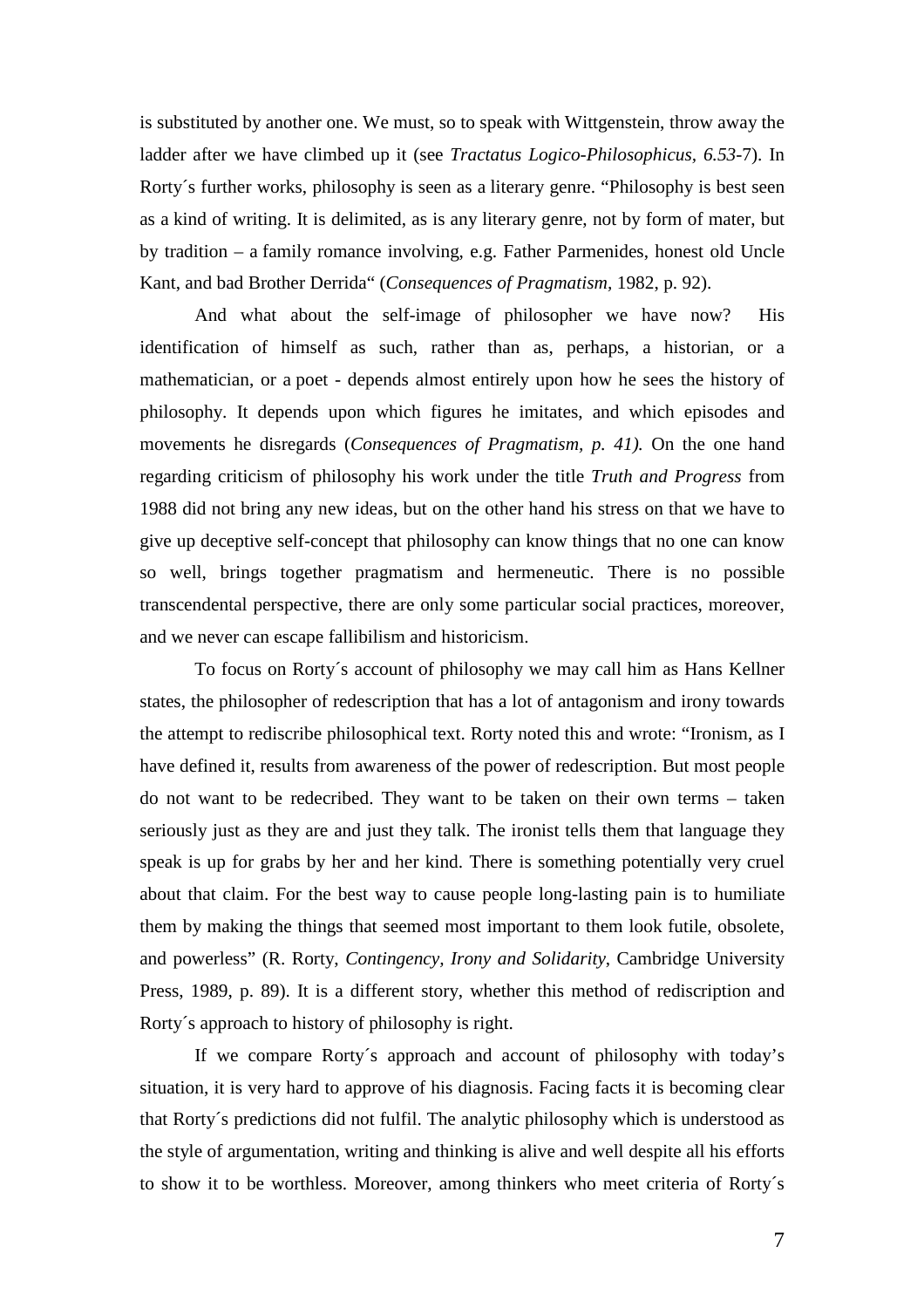conversationalist philosophy there are on one hand systematic authors like Robert Brandom and – on the other hand – aesthetic author á la Stanley Cavell, as has been mentioned by Czech philosopher T. Marvan. Also epistemology as a discipline is alive and well.

Rorty´s ideas and work can be assessed in terms of positive and negative aspects. Negative aspect expresses a radical change and questionable assertion about philosophy as a discipline, which has no mission regarding shaping culture. A positive aspect highlights the new post-metaphysical vision of culture in which poetry will play a key role. From this point of view philosophy can be seen, at most, as a conversation which has no task to reach any truth, or to persuade somebody into doing something; conversely the conversation should be only creating new vocabulary, a stream of speech acts and shaping discourse. And the most important is the statement that every vocabulary is incommensurable with another and there is no final vocabulary with which one can arbitrate normative and epistemological claims. However, this vision is a very nebulous agenda.

 After deconstruction of philosophy Rorty has turned back and starts to deal with other problems related with social issues including democracy, private and public distinctions, politics, friendship, equality of opportunity, individual liberty and so on. Philosophy has no special knowledge and dogma that is the role of a , queen of the sciences,, has been abandoned. For Rorty language without representation is a poetic tool that creates worlds, and language can provide us with the description of this world, which is thoroughly contingent and historical in nature. Thus for Rorty "the method is to rediscribe lots and lots of things in new ways, until you have created a pattern of linguistic behaviour which will tempt the rising generation to adopt it... This sort of philosophy does not work piece-by-piece, analyzing concept after concept, or testing thesis after thesis, rather it works holistically and pragmatically. It says things like ,,try thinking of it this way" or, more specifically, ,,try to ignore the apparently futile traditional questions by substituting the following new and possible interesting questions". It does not pretend to have a better candidate for doing the same old things, which we did when we spoke in the old way... Conforming to my own precepts, I am not going to offer arguments against vocabulary I want to replace, instead, I am going to try to make the vocabulary I favour look more attractive by showing how it may be used to describe a variety of topics" (R. Rorty, *Contingency, Irony, and Solidarity*, Cambridge University Press, 1989, p. 9).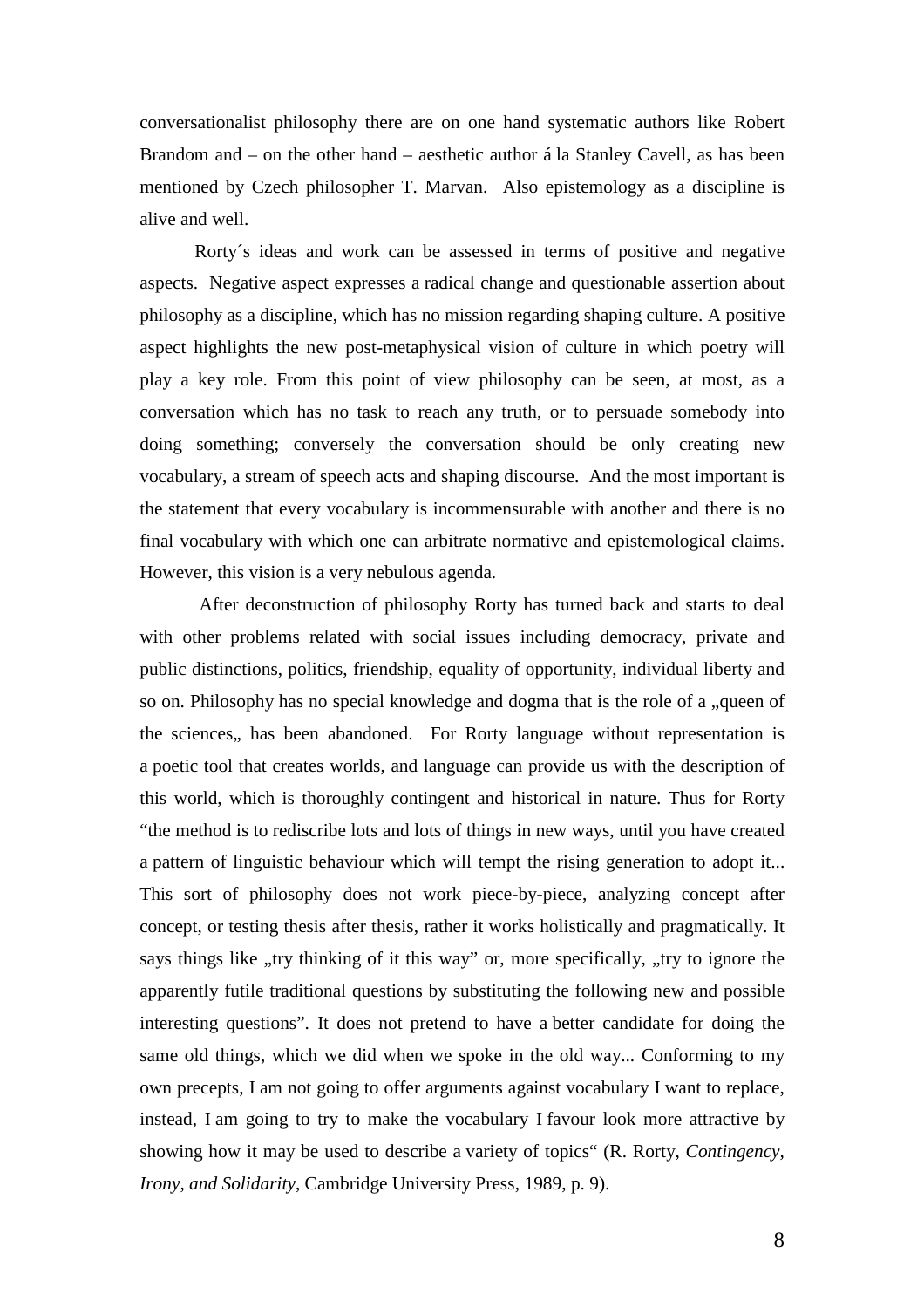Theory is replaced by irony, for Rorty denies that the theory can definitely argue, evaluate or even deconstruct since there is no fulcrum from which to push one claim as better, correct, or right than other. We should be aware of ineliminable contingency of self and discourse. According to Rorty literature is a far more powerful tool for interpreting world and offering the descriptions needed for selfcreation and social progress. Literature seemed to take the place of theory. Thus in Rorty´s view philosophy can provide no shared or viable foundation for political concepts as justice; it should be replaced with poetic descriptions and historical narratives. Rorty wants to revive liberal values without the need to defend them in terms of philosophical grounds. For him: "what is needed is a sort of intellectual analogue of civic virtue, tolerance, irony, and willingness to let spheres of culture flourish without worrying too much about their "common ground", their unification, the , intrinsic ideals " they suggest, or what picture of man they presuppose" (*Contingency, Irony, and Solidarity*, p. 168). We live in contingent world of competing vocabularies and narratives and none of them could serve as legitimising force or a tool for achievment of consent.

 Rorty has paid attention to societal and political issues like solidarity, democracy, happiness, justice, romantic polyetism, freedom, etc. in last decades of his life. His considerations about the problems mentioned, generally speaking, are mostly rather vague and indefinite metaphors, which, if at all, are related only to his neopragmatic slogan "*take care of freedom and truth will take care of itself".* 

All those ideas are based on similar premises concerning anti-representational understanding of knowledge, anti-fundationalism, anti-essentialism. *R*orty´s critical attitude towards traditional philosophy and epistemology is related very closely to his account of social issues and democratic political philosophy, and democracy has priority to philosophy. But we can raise questions whether his account of political problems like human rights, separation between public and private speheres, solidarity, justice, patriotism, liberalism etc. can give us intelectull equipment to deal with problems in question. However, his anti-fundationalist account of democratic theory is unclear and combines economic liberalism, democracy and capitalism. Democracy should be pragmatically justified as to allow for open dispute among citizens. In this respect Rorty follows Dewey in arguing that an agreement freely reached by members of democratic community takes precedence over God, Natural Law or Reason (*Philosophy and Social Hope*, 1999, p. 237). But when Rorty states: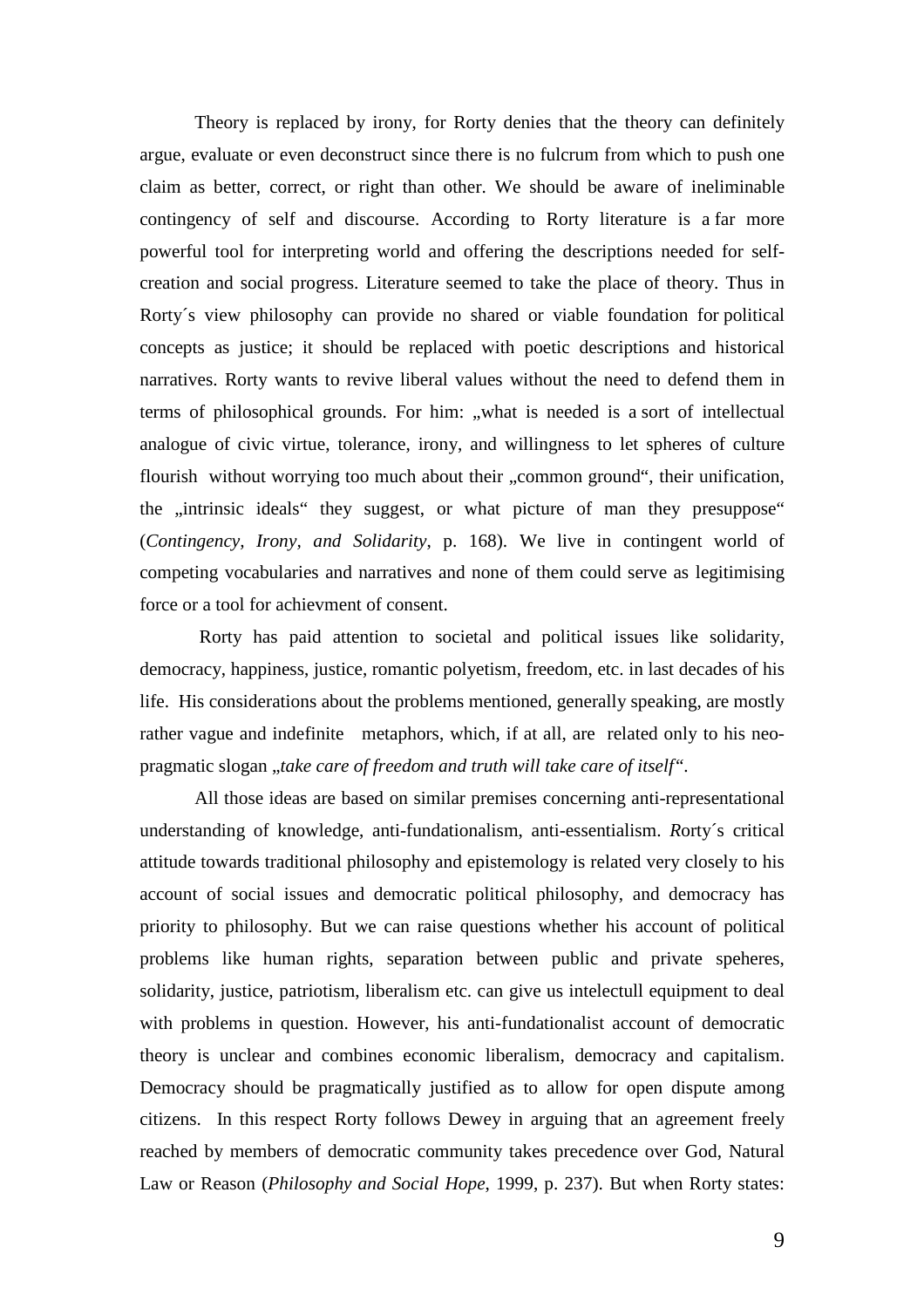"My native country has world-historical importance only because it cast itself in the role of vanguard of global egalitarian utopia" (*Philosophy and Social Hope, 234*), this assertion ought to be scrutinized facing American policy to expand democracy by means of force. And when Rorty states that America cannot become a policeman of global politics, regarding international realpolitik of the USA, because the role is incompatible with democratic legacy of pragmatism, Rorty lacks effective tools to deal with this big problem. And this also makes his patriotism a bit strange for it contradicts with Rorty´s antifoundationalism and irony, for there is no self-irony in his account of patriotism for America, only belief, certainty and conviction.<sup>5</sup> Rorty's own language and vocabulary of national citizenship cannot set up cosmopolitan virtue, for it is impossible to cope with political and social troubles and issues by a return to our historical origin. He speaks very uncritically about "our country, America". There is no discussion in Rorty how one might connect critical democratic conversation, patriotism and ethnocentric philosophy with Realpolitik. At first sight it functions as a disguised but significant final vocabulary of justification.

So for Rorty philosophy has no public or political role, these areas are ruled by political a moral traditions. So, how can we claim that liberalism is good or show convincingly which practices are to be favoured to others without some kind of theory? And what about Rorty´s choice of liberalism why has not been choosen theory of liberalism by J. S. Mill? Rorty´s view on this point differs also from Dewey, who had a simple view on democracy which has been treated by him like "the best means so far found for realising ends that lie in the wide domain of human relationship and and the development of human personality" (*Democracy and Educational Administration, in*: The Later Works 1925-1953, 17 Vls. p. 217). Although we can agree with Rorty´s claims that language and subjectivity are historical and contingent in nature, that our relation to world is mediated many times over, I cannot help the feeling that without any kind of theory we are not able to defend even the liberal democracy which Rorty himself affirms. His suspicion against any theory goes too far. Without any kind of theory, we are not able to explain prons and cons of democracy.

Moreover, Rorty´s political platform depends on his antirepresantionalism, and there is a direct link between his attack on epistemology and his account of

 $\overline{a}$ 

 $<sup>5</sup>$  B. Turner shows in article mentioned above that Rorty's pragmatic patriotism means final vocabulary</sup> that is in accordance with the contradictory expansion and export of American democracy.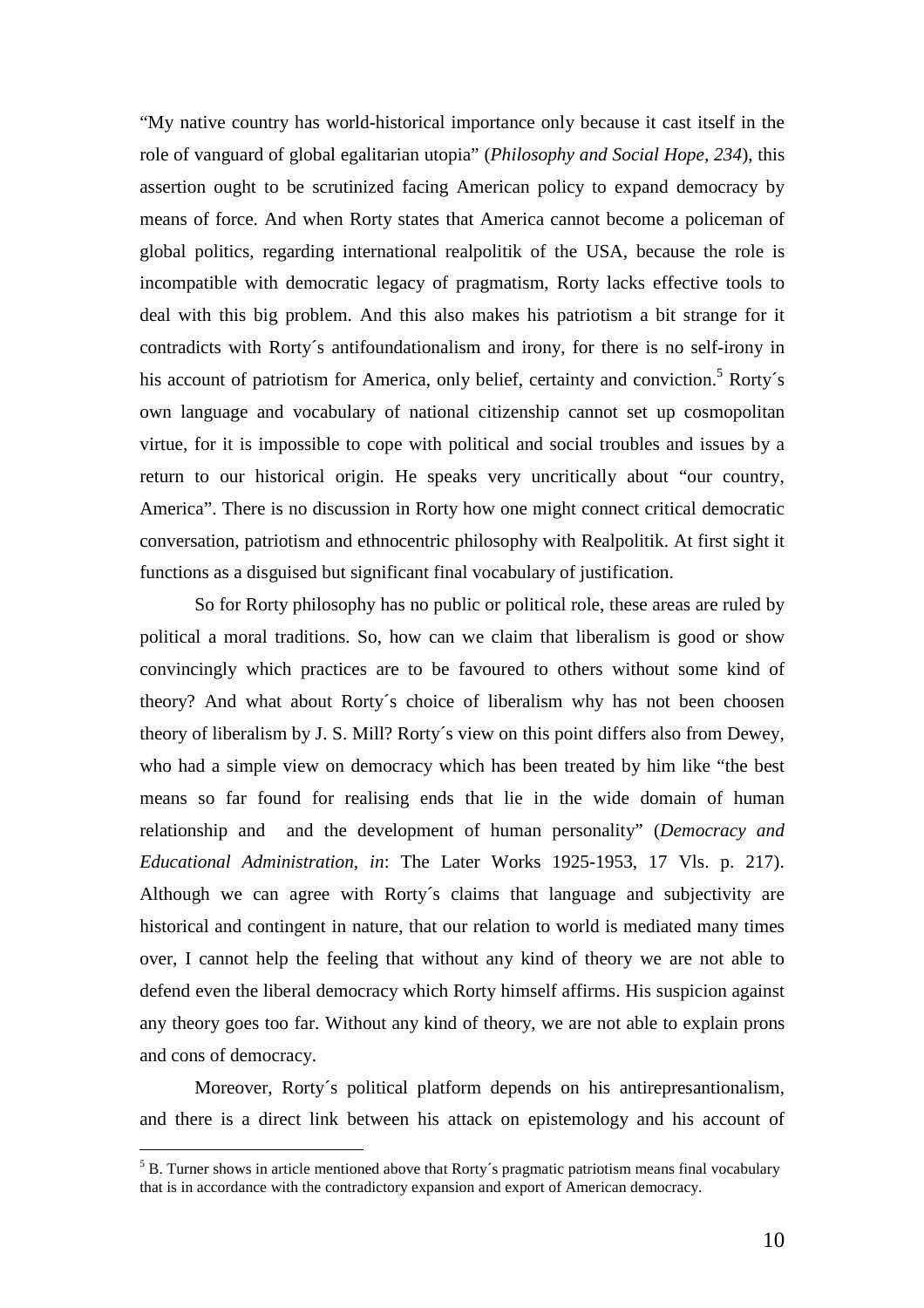democracy; his thinking is a mixture of different incompatible opinions of Dewey and Nietzsche. This attempt to combine postmodernism, Nietzsche and Dewey as a foundation for open, critical democratic political philosophy has failed. The reason is very simple, Nietzche tried to defend heroic individualism and authenticity of self as virtue against modern society and democracy has been seen from his part as the triumph of the herd over the soul of the heroic individual. Fort this reason it is impossible to reconcile Nietzsche´s view with defence of modern democracy. Also respectively Dewey, there is one different point between him and Rorty. Dewey did not accept division between private and public sphere and argued that unless democracy acquired a social and moral charcter, it would be undermined by the private world. In short, Rorty´s burgois liberal postmodernism cannot adequately provide the resources for a coherent political philosophy. In his interview for journal, *Kritika a Kontext (Critigue and Context)* he gave the following answer to the question about any new trend that could constitute a political basis for the coming century. "Just ordinary liberal democracy is all the ideology anybody needs. Yet, liberal democracy works in times of economic prosperity and does not and, I think we are entering a time of economic insecurity, I don´t have much faith that we can keep liberal democracy going. But that's not for lack of ideas, that's for lack of money" (*Kritika and Kontext*, No 34, 2007, p. 23).

Rorty as philosopher seems to combine a Nietzschean heroic individualism with the liberal democratic concern for justice, a composite of rather incompatible forces. Although Gramsci´s philosophy does not meet the criteria of Rorty´s conversationalist edifying philosophy, Rorty himself makes an allusion to the tradition of *organic intellectual* in Gramsci´s thought. So such a contingency and historical narrative including a portion of irony become visible in Rorty himself as an unintended consequence of his way of philosophising, adding to its charm. Although, I disagree with Rorty on many issues, there is no doubt that it is mostly due to his writings that neopragmatism has raised the interest of various theorists like feminists, political scientists, artists etc. I think Rorty´s thought despite the above mentioned weaknesses means an interesting and inspiriring attempt to bridge a gap between American and continental tradition of doing philosophy. Probably I am not wrong to say, that his fame as great thinker is not the flavour of month.